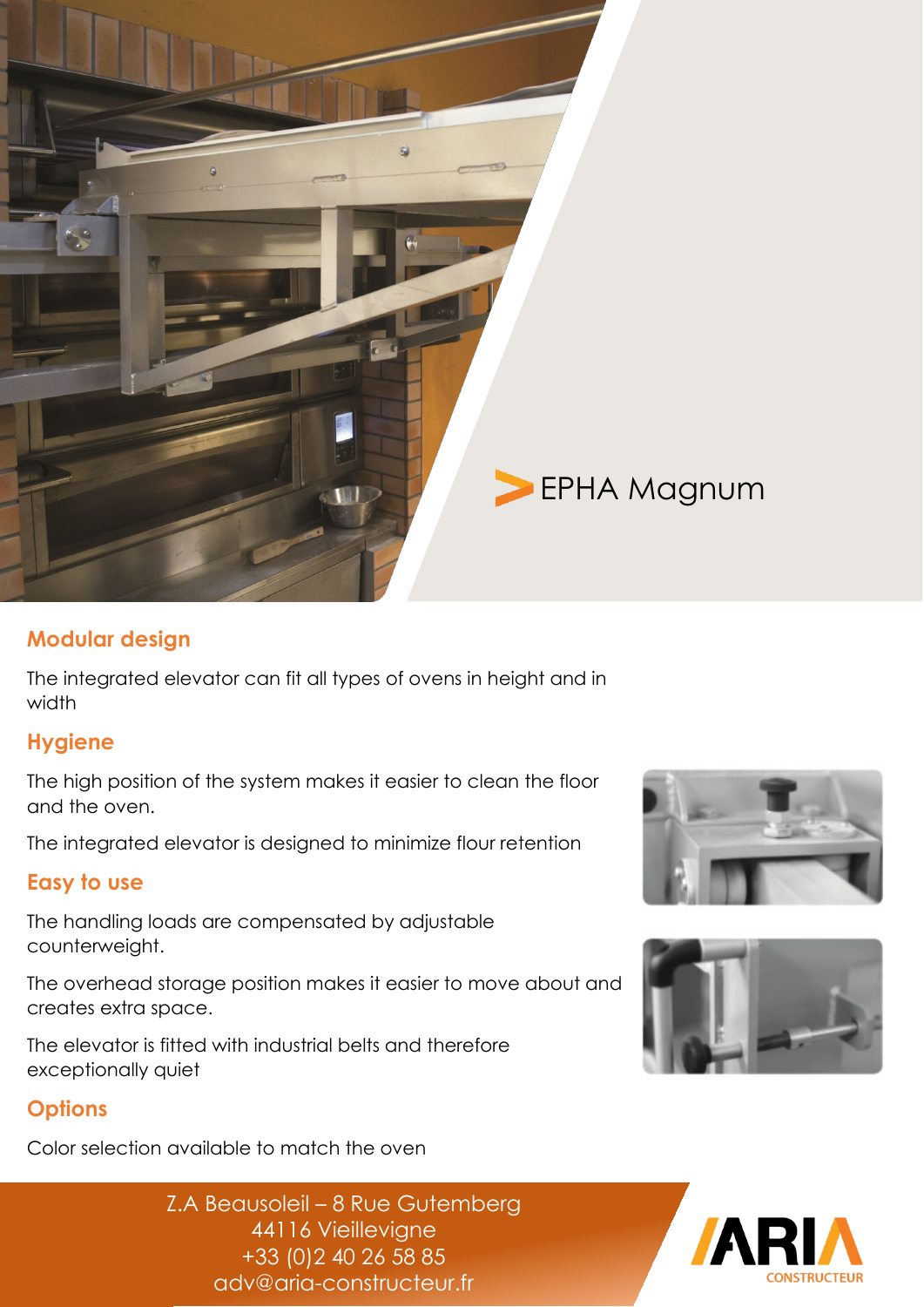



# **Characteristics**

- Ergonomic release knob
- Adjustable index spacing of the deck
- Industrial timing belt transmission
- Minimum deck height: 500 mm
- Maximum loading length: 3 300 mm
- Maximum loading width: 880 mm
- Allows to load all bread and to unload most of the bread
- All parts in contact with the exhaust steam are made of aluminum

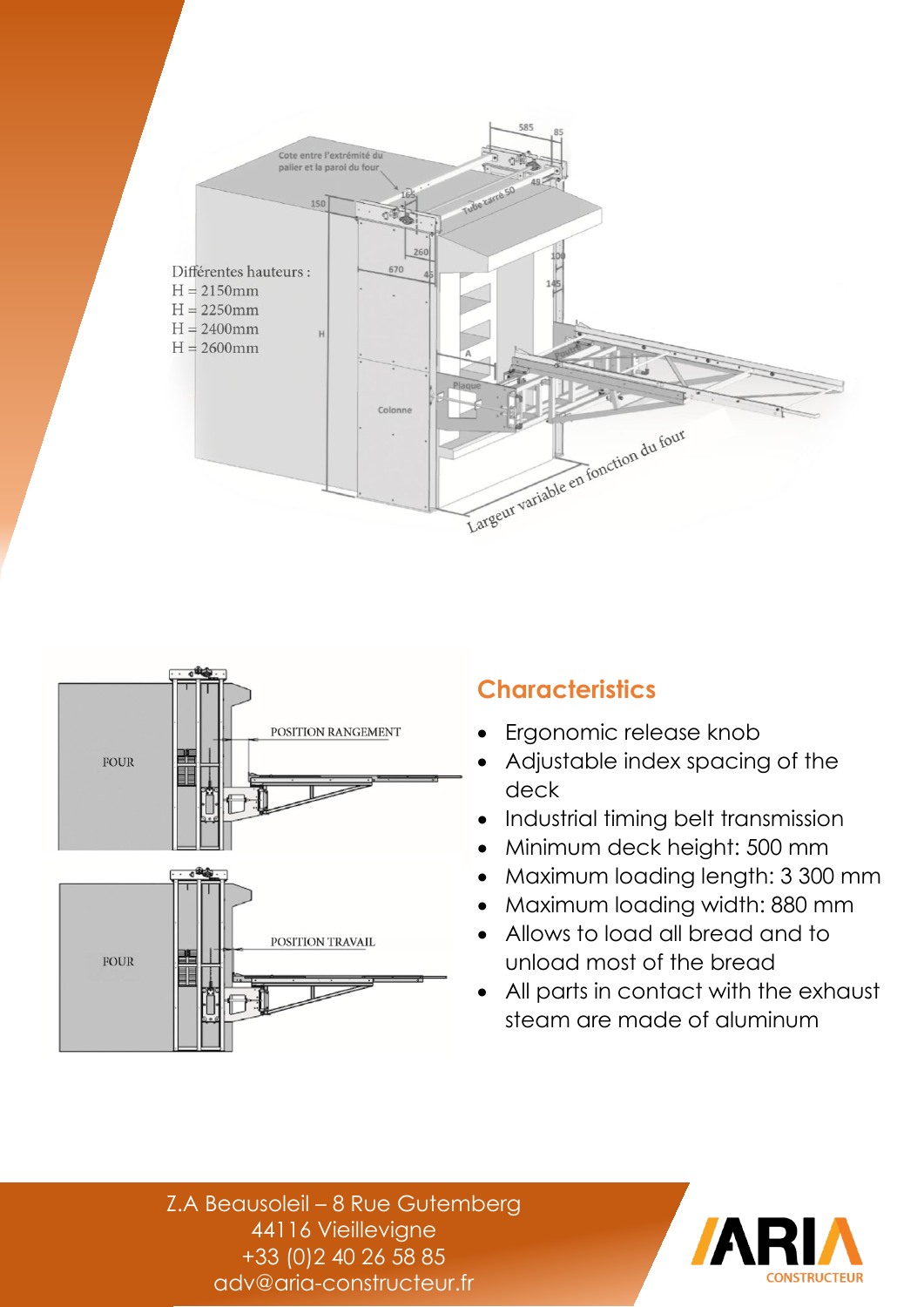

### **Modular design**

The integrated elevator can fit all types of ovens in height and in width

### **Hygiene**

The high position of the system makes it easier to clean the floor and the oven.

The integrated elevator is designed to minimize flour retention

#### **Easy to use**

The handling loads are compensated by adjustable counterweight.

The overhead storage position makes it easier to move about and creates extra space.

The elevator is fitted with industrial belts and therefore exceptionally quiet

## **Options**

Color selection available to match the oven